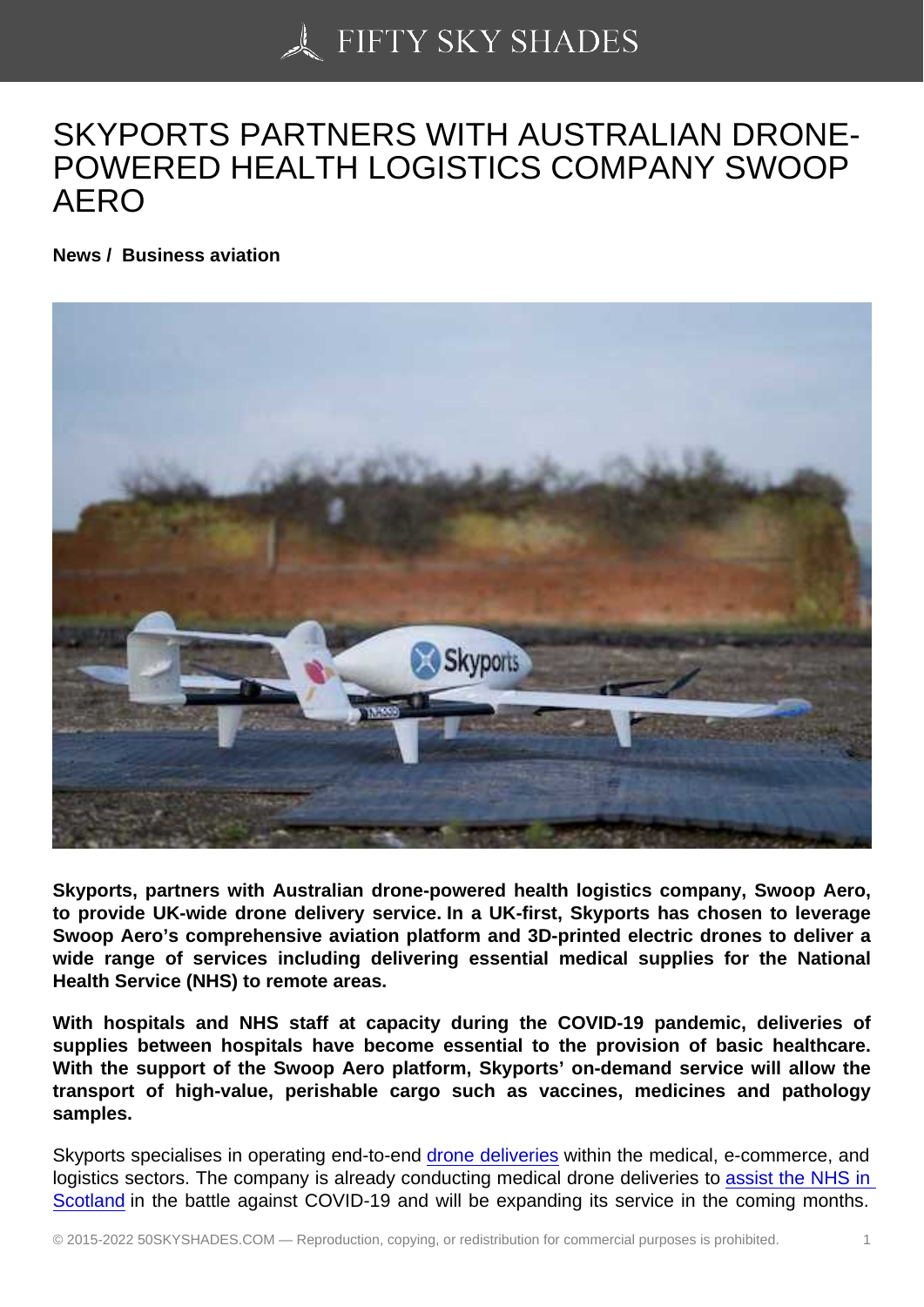platform is the latest to join Skyports' growing fleet of world-leading unmanned aircraft.

Swoop Aero is a drone-powered logistics company with established operations in five countries throughout Africa and th[e Pacific. A](https://skyports.net/2020/12/royal-mail-and-skyports-partner-on-drone-delivery/)t its core, the company offers a sophisticated drone technology platform which covers the full suite of autonomous aviation services. For Skyports this includes operations and mission management, software and handshake integration with existing logistics management systems, ground control, aircraft and hardware.

Skyports CEO Duncan Walker commented: "There is a huge opportunity for drone delivery services in the UK – now more than ever. The demand for delivered goods is increasing and our service will support a wider network of hospitals and medical practices as they continue to respond to the COVID-19 pandemic. We want more healthcare facilities to benefit from our service over the long term and the addition of the Swoop Aero platform enables us to expand our offering nationwide."

Swoop Aero CEO Eric Peck said, "The Swoop Aero partnership model was designed to give organisations access to our comprehensive drone technology platform, and we are thrilled that we can enable Skyports to service those most in need during the pandemic. This approach is what makes us unique and we're proud that our technology is delivering better health outcomes at this all- important time."